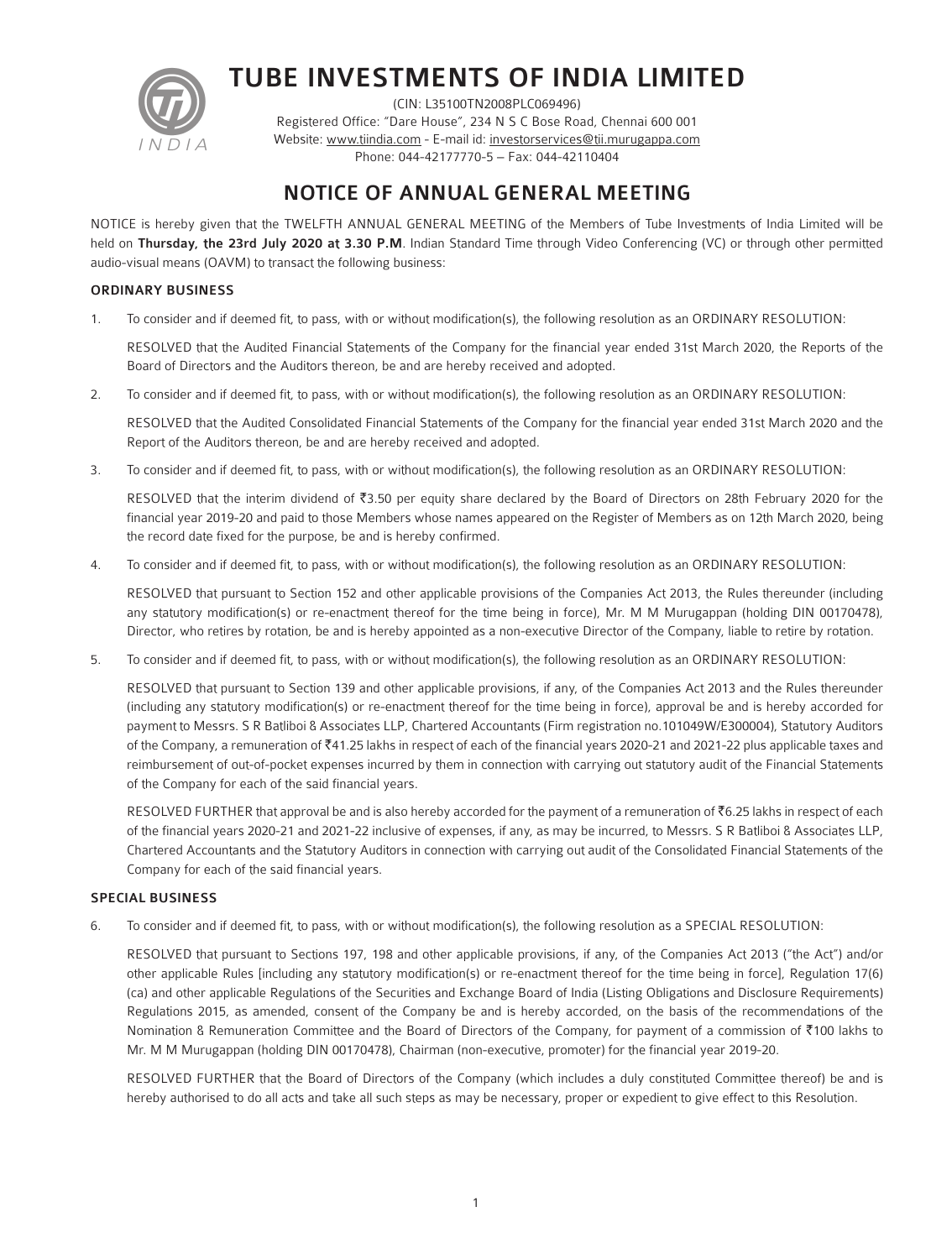7. To consider and if deemed fit, to pass, with or without modification(s), the following resolution as an ORDINARY RESOLUTION:

 RESOLVED that pursuant to the provisions of Section 148(3) and other applicable provisions, if any, of the Companies Act 2013 and the Rules thereunder [including any statutory modification(s) or re-enactment thereof, for the time being in force], the remuneration payable during the financial year 2021-22 to M/s. S Mahadevan & Co., Cost Accountants (holding Registration No.000007) appointed by the Board of Directors of the Company to conduct the audit of the cost records of the Company for the financial year 2020-21, amounting to `3,00,000/- (Rupees three lakhs) in addition to reimbursement of out-of-pocket expenses incurred in connection with the said audit but excluding taxes, as may be applicable, be and is hereby ratified and confirmed.

 RESOLVED FURTHER that the Board of Directors of the Company be and is hereby authorised to do all acts and take all such steps as may be necessary, proper or expedient to give effect to this Resolution.

By Order of the Board

Chennai **S Suresh and Search and Search and Search and S Suresh and S Suresh and S Suresh and S Suresh and S Suresh and S Suresh and S Suresh and S Suresh and S Suresh and S Suresh and S Suresh and S Suresh and S Suresh an** 27th May 2020 Company Secretary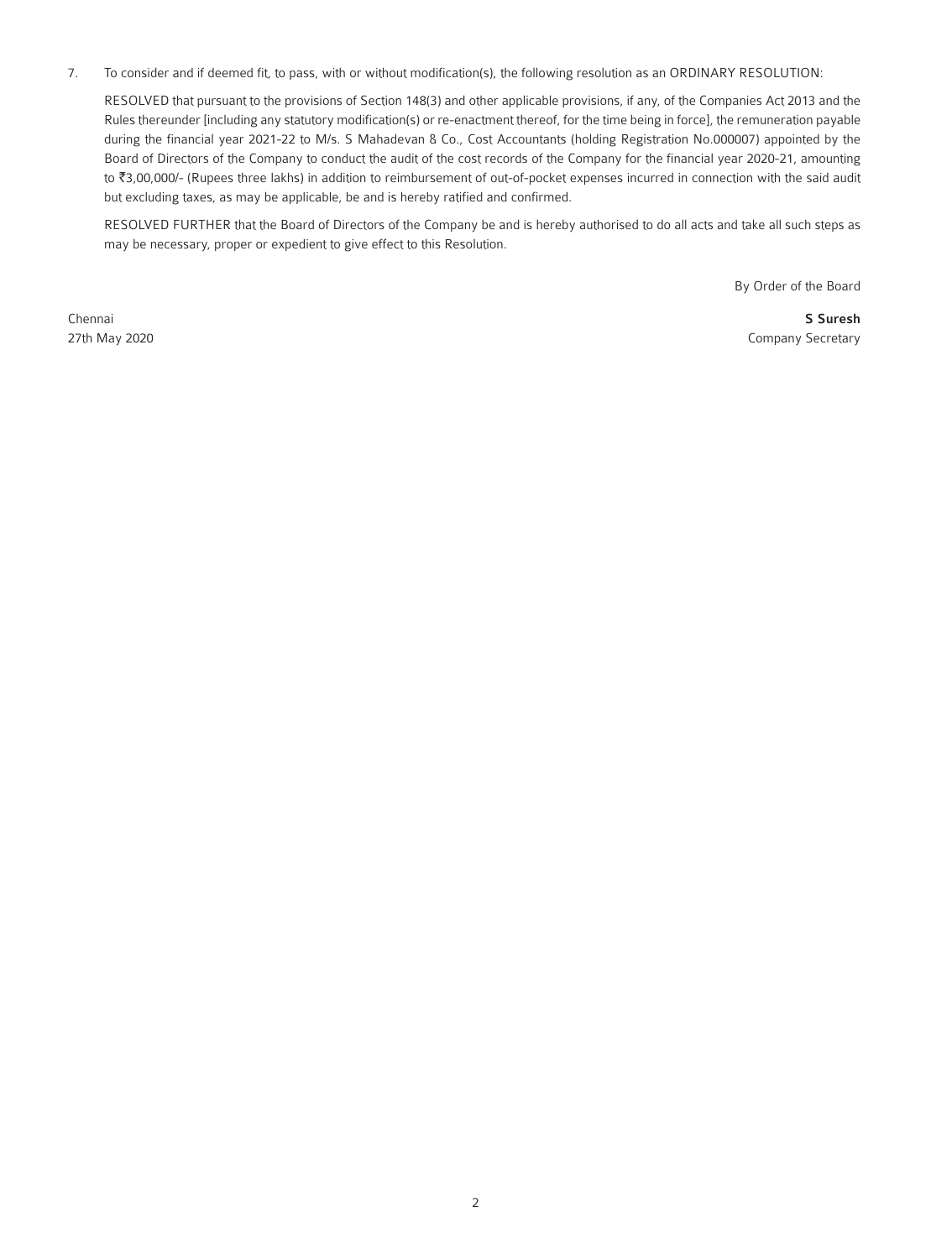## NOTES:

- 1. MEMBERS MAY NOTE THAT TO PROTECT THE HEALTH AND SAFETY OF ALL THE STAKEHOLDERS INCLUDING THE SHAREHOLDERS IN VIEW OF THE CONTINUING COVID-19 PANDEMIC, THE TWELFTH ANNUAL GENERAL MEETING ("12TH AGM") OF THE MEMBERS OF THE COMPANY WILL BE HELD AS AN ELECTRONIC AGM ("e-AGM") IN VIRTUAL MODE, THROUGH VIDEO CONFERENCING ("VC")/OTHER PERMITTED AUDIO VISUAL MEANS ("OAVM"), AS PERMITTED BY THE MINISTRY OF CORPORATE AFFAIRS, GOVERNMENT OF INDIA ("MCA") VIDE ITS CIRCULAR DATED 5TH MAY 2020 READ WITH CIRCULARS DATED 8TH APRIL 2020 AND 13TH APRIL 2020, AND BY THE SECURITIES AND EXCHANGE BOARD OF INDIA ("SEBI") VIDE ITS CIRCULAR DATED 12TH MAY 2020. ACCORDINGLY, THERE WILL BE NO PHYSICAL MEETING OF THE SHAREHOLDERS TAKING PLACE AT A COMMON VENUE IN RESPECT OF THE TWELFTH ANNUAL GENERAL MEETING.
- 2. AS THE 12TH AGM IS BEING HELD PURSUANT TO THE MCA AND SEBI CIRCULARS THROUGH VC/OAVM, PHYSICAL ATTENDANCE OF MEMBERS HAS BEEN DISPENSED WITH. ACCORDINGLY, THE FACILITY FOR APPOINTMENT OF PROXIES BY THE MEMBERS WILL NOT BE AVAILABLE FOR THE 12TH AGM AND HENCE THE PROXY FORM AND ATTENDANCE SLIP ARE NOT ANNEXED TO THIS NOTICE.
- 3. MEMBERS HOLDING SHARES IN PHYSICAL FORM OR THOSE WHO HAVE NOT REGISTERED THEIR E-MAIL IDs WILL BE ALLOWED TO TAKE PART IN THE REMOTE VOTING OR THROUGH THE E-VOTING SYSTEM DURING THE e-AGM.
- 4. Statement of material facts in respect of the Special Business under Item nos. 6 & 7 (pursuant to Section 102 of the Companies Act 2013) is annexed hereto.
- 5. The Register of Members and the Share Transfer Books of the Company will remain closed from Friday, 17th July 2020 to Thursday, 23rd July 2020 (both days inclusive) for the purpose of the 12th AGM.
- 6. Members are requested to intimate the Registrar and Transfer Agent viz., **KFin Technologies Private Ltd,** (formerly, Karvy Fintech Private Ltd), "Selenium Tower-B", Plot No.31-32, Gachibowli, Financial District, Nanakramguda, Serilingampally, Hyderabad - 500 032, Telengana (RTA) any change in their address/details about their Bank Account number, Name of the Bank, Bank's Branch name and address to enable the Company to send letters, remit dividend electronically or alternatively, for incorporating in the dividend warrants in future. For shares held in dematerialised form, change in address/Bank account particulars may be intimated directly to the Member's Depository Participant(s).
- 7. SEBI has mandated the submission of Permanent Account Number (PAN) by every participant in securities market. Members holding shares in electronic form are, therefore, requested to submit the PAN to their Depository Participants with whom they are maintaining their demat accounts. Members holding shares in physical form can submit their PAN details to the Company/RTA.
- 8. In terms of the SEBI (Listing Obligations and Disclosure Requirements) Regulations 2015, securities of listed companies can be transferred only in dematerialised form effective 1st April 2019. In view of the same, Members are advised to dematerialize the shares held by them in physical form immediately.
- 9. Members holding shares in physical form are encouraged to nominate a person to whom their shareholding in the Company shall vest in the event of their demise. Nomination forms will be sent to the Members on request, by the RTA.
- 10. Electronic (soft) copy of the Notice of the 12th AGM of the Company *inter alia* indicating the process and manner of e-voting along with the Annual Report for 2019-20 only is being sent to all the Members whose e-mail IDs are registered with the Company/Depository Participant(s) for communication purposes including to those who have requested for hard copies. A copy of the Notice of the 12th AGM and the Annual Report is also being made available on the website of the Company, www.tiindia.com, the website of the Stock Exchanges viz., BSE Ltd - www.bseindia.com and National Stock Exchange of India Limited - www.nseindia.com besides on such other websites as may be prescribed under law or as required by the statutory authorities. OTHER THAN THE ABOVE, NO PHYSICAL/HARD COPIES OF THE NOTICE AND THE ANNUAL REPORT WILL BE SENT TO THOSE SHAREHOLDERS WHO ARE HOLDING THEIR SHARES IN PHYSICAL FORM OR ON REQUEST BY ANY OTHER SHAREHOLDER. Please note the above is in accordance with the various exemptions provided by the MCA and SEBI in connection with conduct of Shareholders' meetings during 2020.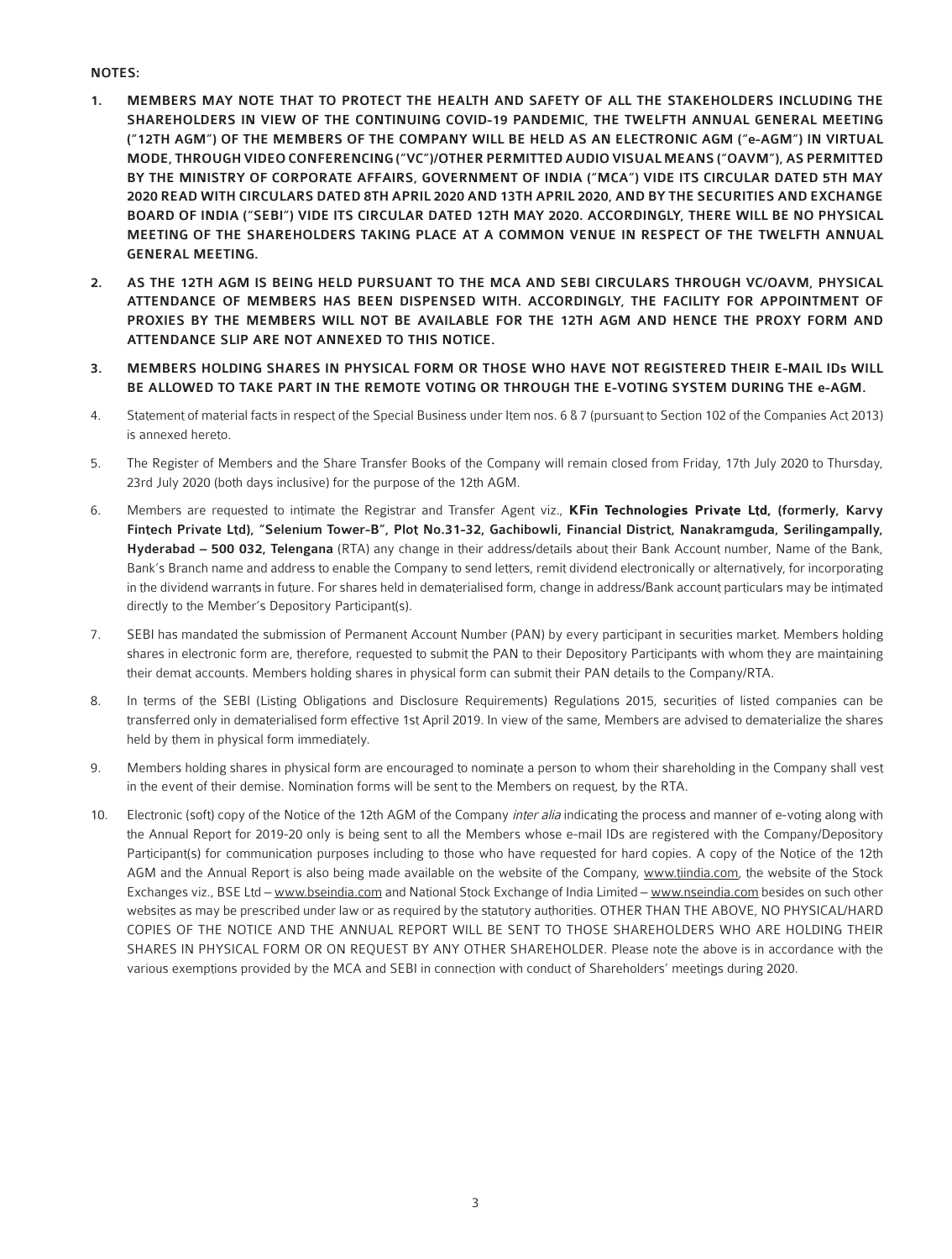#### ANNEXURE TO THE NOTICE

## Details of the Director seeking re-appointment at the 12th Annual General Meeting vide Item no.4 of the Notice dated 27th May 2020

[Pursuant to Regulation 36 of the Securities and Exchange Board of India

(Listing Obligations and Disclosure Requirements) Regulations 2015]

The resume of Mr. M M Murugappan, in brief and other details required to be provided pursuant to Regulation 36 of the Securities and Exchange Board of India (Listing Obligations and Disclosure Requirements) Regulations 2015 is provided below for the consideration of the Members:

#### Mr. M M Murugappan

Mr. M M Murugappan holds a master's degree in chemical engineering from the University of Michigan. He is a Director and also the Chairman of the Company from 1st August 2017.

Details of other Directorships and memberships in Committees held by him are as follows:

| Chairman                                              | <b>Director</b>                              |
|-------------------------------------------------------|----------------------------------------------|
| Carborundum Universal Ltd (listed company)            | Mahindra & Mahindra Ltd (listed company)     |
| Coromandel International Ltd (listed company)         | Cyient Ltd (listed company)                  |
| Cholamandalam Investment and Finance Company Ltd      | Ambadi Investments Ltd                       |
| (listed company)                                      | Murugappa Organo Water Solutions Private Ltd |
| Cholamandalam Financial Holdings Ltd (listed company) | M M Muthiah Research Foundation              |
| Cholamandalam MS General Insurance Co. Ltd            | Idea Lab (India) Private Ltd                 |
| Volzhsky Abrasive Works, Russia                       | <b>IIT Madras Research Park</b>              |
|                                                       | Chennai Willingdon Corporate Foundation      |

#### Committee Memberships / Chairmanships

| <b>Audit Committee</b>                       | <b>Investment Committee</b>                      |
|----------------------------------------------|--------------------------------------------------|
| <b>Member</b>                                | Chairman                                         |
| Cyient Ltd                                   | Cholamandalam MS General Insurance Co. Ltd       |
| Mahindra & Mahindra Ltd                      | <b>Shares &amp; Debentures Committee</b>         |
| <b>Stakeholders Relationship Committee</b>   | Chairman                                         |
| Chairman                                     | Tube Investments of India Ltd                    |
| Tube Investments of India Ltd                | <b>Share Transfer Committee</b>                  |
| Cholamandalam Financial Holdings Ltd         | <b>Member</b>                                    |
| Carborundum Universal Ltd                    | Ambadi Investments Ltd                           |
| Cholamandalam Investment and Finance Co Ltd  | Cholamandalam Financial Holdings Ltd             |
| <b>Nomination and Remuneration Committee</b> | <b>Corporate Social Responsibility Committee</b> |
| Chairman                                     | Chairman                                         |
| Mahindra & Mahindra Ltd                      | Cholamandalam Investment and Finance Co Ltd      |
| <b>Member</b>                                | Cholamandalam Financial Holdings Ltd             |
| Tube Investments of India Ltd                | Cholamandalam MS General Insurance Co. Ltd.      |
| Cyient Ltd                                   | <b>Member</b>                                    |
| Cholamandalam MS General Insurance Co. Ltd.  | Ambadi Investments Ltd                           |
| Cholamandalam Financial Holdings Ltd         | <b>Borrowing Committee</b>                       |
| Cholamandalam Investment and Finance Co Ltd  | <b>Member</b>                                    |
| <b>Risk Management Committee</b>             | Ambadi Investments Ltd                           |
| Chairman                                     | <b>Management Committee</b>                      |
| Cholamandalam Financial Holdings Ltd         | Chairman                                         |
| <b>Member</b>                                | Cholamandalam MS General Insurance Co. Ltd.      |
| Cyient Ltd                                   | <b>Business Committee</b>                        |
| Mahindra & Mahindra Ltd                      | Chairman                                         |
| Cholamandalam MS General Insurance Co. Ltd   | Cholamandalam Investment and Finance Co Ltd      |
| <b>Loans Committee</b>                       | Cholamandalam MS General Insurance Co. Ltd       |
| Chairman                                     | <b>Research &amp; Development Committee</b>      |
| Tube Investments of India Ltd                | <b>Member</b>                                    |
|                                              | Mahindra & Mahindra Ltd                          |

Mr. M M Murugappan holds 8,42,405 equity shares of the Company.

Mr. M M Murugappan has a rich experience of over four decades in diverse fields including strategy & business development, technology, research & development and human resources. He has contributed immensely in developing a strong engineering focused business in the Company to address opportunities in the transportation sector as a critical component supplier. He has further facilitated relationships with global leaders and has encouraged research, innovation and strong customer partnerships.

The other details relating to Mr. M M Murugappan pursuant to the Secretarial Standard on General Meetings appear in the Annual Report under Directors' Profile, Corporate Governance Report and annexure thereto.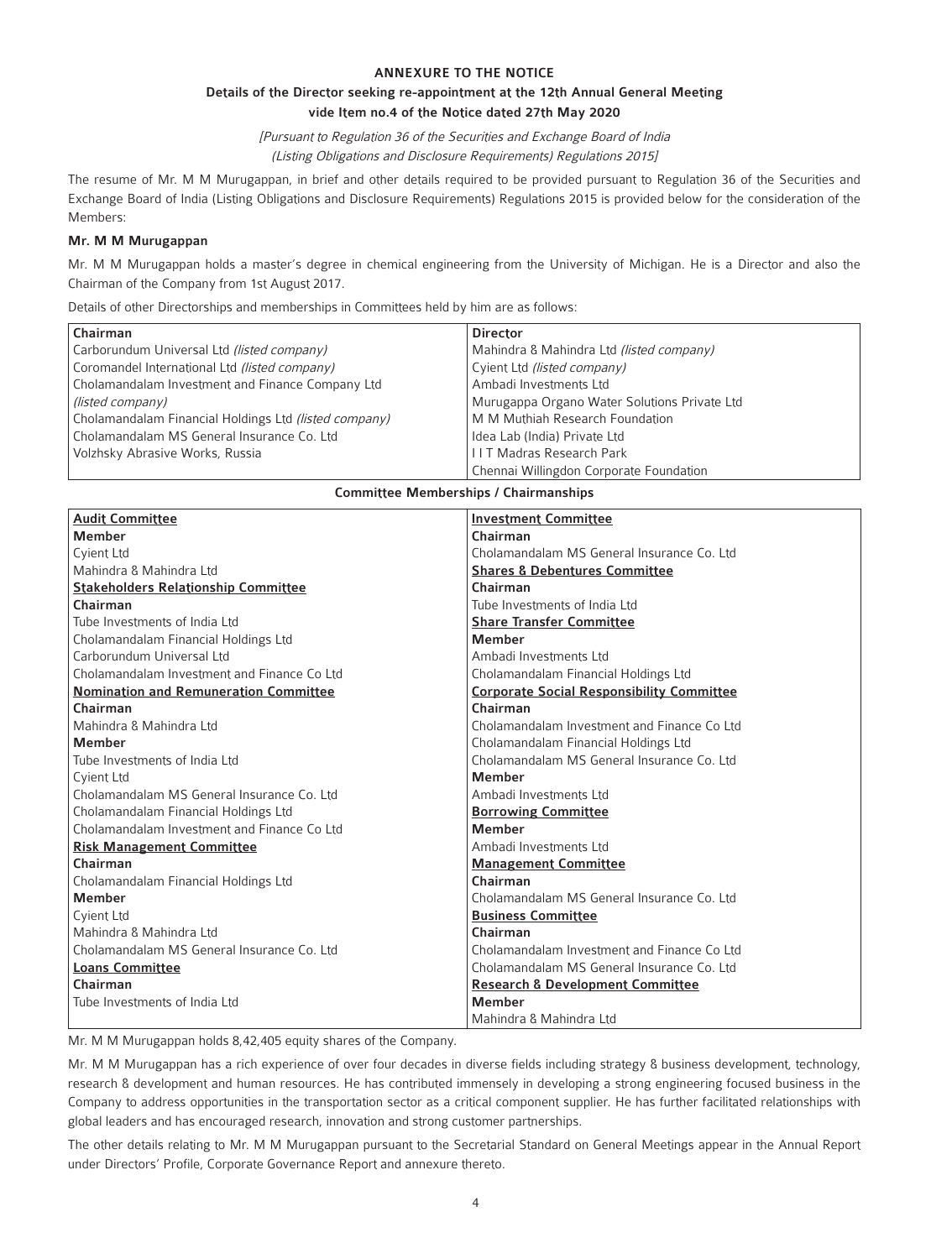The Board considers that his continued association would be beneficial to the Company and recommends his appointment as a Director liable to retire by rotation for approval by the Members of the Company.

Mr. M M Murugappan is not related to the other Directors and Key Managerial Personnel of the Company, and their relatives.

Except Mr. M M Murugappan, being the appointee, none of the Directors and Key Managerial Personnel of the Company and their relatives is concerned or interested, financially or otherwise, in the Resolution relating to his appointment as Director of the Company.

## Statement in respect of the Special Business under Item nos. 6 and 7 (pursuant to Section 102 of the Companies Act 2013) of the Notice dated 27th May 2020

#### Item no.6

As per Section 197 of the Companies Act 2013 ("the Act"), the Company can pay a remuneration to its Non-Executive Directors (NEDs) in the form of Commission on profits up to 1% of the net profits calculated in accordance with Section 198 of the Act. This is in addition to payment of Sitting Fees for attending meetings of the Board/Board Committees.

Remunerating the NEDs by way of Commission not exceeding 1% of the net profits of the Company for a period of 5 years from FYs 2016-17 to 2020-21 has been approved by the Shareholders of the Company at their Extraordinary General Meeting held on 29th May 2017.

The Company's policy on remuneration provides for the Commission to be distributed based on the attendance and contribution of the NEDs at the Board and certain Committee meetings as well as the time spent on operational matters other than at the meetings.

In view of the considerable time and efforts put in by Mr. M M Murugappan, Chairman (non-executive, promoter) towards the affairs of the Company during FY 2019-20, on the recommendations of the Nomination & Remuneration Committee, the Board has proposed that a higher remuneration by way of Commission be paid to him.

Further, as already stated above, under the Act, the NEDs are permitted to be paid up to a maximum of  $*4.23$  Crores for the FY 2019-20, being 1% of the profits of the Company as calculated under the Act, by way of remuneration, whereas the proposed payment of Commission is limited to  $\bar{z}$ 1.65 Crores for all the NEDs together including Mr. M M Murugappan.

In view of the SEBI (Listing Obligations and Disclosure Requirements) Regulations 2015 ("SEBI Listing Regulations"), whereby if the annual remuneration payable to a single non-executive director exceeds fifty per cent of the total annual remuneration payable to all non-executive directors, the approval of shareholders by special resolution is to be obtained. The proposal as aforesaid hence requires the approval of the Members by means of a Special Resolution as the proposed payment of remuneration to Mr. M M Murugappan by way of Commission for FY 2019-20 will be in excess of the prescribed threshold under the SEBI Listing Regulations.

Approval of the Members is sought for the Special Resolution under the applicable provisions of the Act and the Rules thereunder and the SEBI Listing Regulations for the proposed payment of remuneration by way of Commission to the Chairman, which is within the overall limits of the Act and the Rules thereunder. The same is also in accordance with the Remuneration Policy of the Company and is wholly justified considering the size of the Company, its creditable performance during the year, the time spent by Mr. M M Murugappan on the Company's affairs and his contribution to the growth of the Company. The said payment is also reasonable compared to the prevailing practices in India for payment of remuneration to non-executive Chairmen.

The Board recommends the Special Resolution for approval by the Members of the Company.

Except Mr. M M Murugappan, Chairman, none of the Directors of the Company and Key Managerial Personnel of the Company and their relatives is concerned or interested, financially or otherwise, in the aforesaid Special Resolution.

#### Item no.7

In terms of the Companies (Cost Records and Audit) Rules 2014, some of the products of the Company are covered under the requirement of conduct of audit of the cost records.

M/s. S Mahadevan & Associates (Firm no.000007) were appointed by the Board of Directors, on the recommendation of the Audit Committee, as the Cost Auditors to conduct an audit of the cost records in respect of the products of the Company covered under cost audit for the financial year 2020-21 on the remuneration payable to them as per details furnished under Item no.7 of the Notice of the Annual General Meeting.

In terms of Section 148 of the Companies Act 2013, read with the Companies (Audit and Auditors) Rules 2014, the remuneration payable to the Cost Auditor is required to be ratified by the Shareholders of the Company. The Board recommends both the Resolution for approval by the Shareholders of the Company.

None of the Directors of the Company and Key Managerial Personnel of the Company and their relatives is concerned or interested in the aforesaid Ordinary Resolution.

By Order of the Board

Chennai **S Suresh and Search and Search and Search and S Suresh and S Suresh and S Suresh and S Suresh and S Suresh and S Suresh and S Suresh and S Suresh and S Suresh and S Suresh and S Suresh and S Suresh and S Suresh an** 27th May 2020 **Company Secretary** Company Secretary **Company Secretary** Company Secretary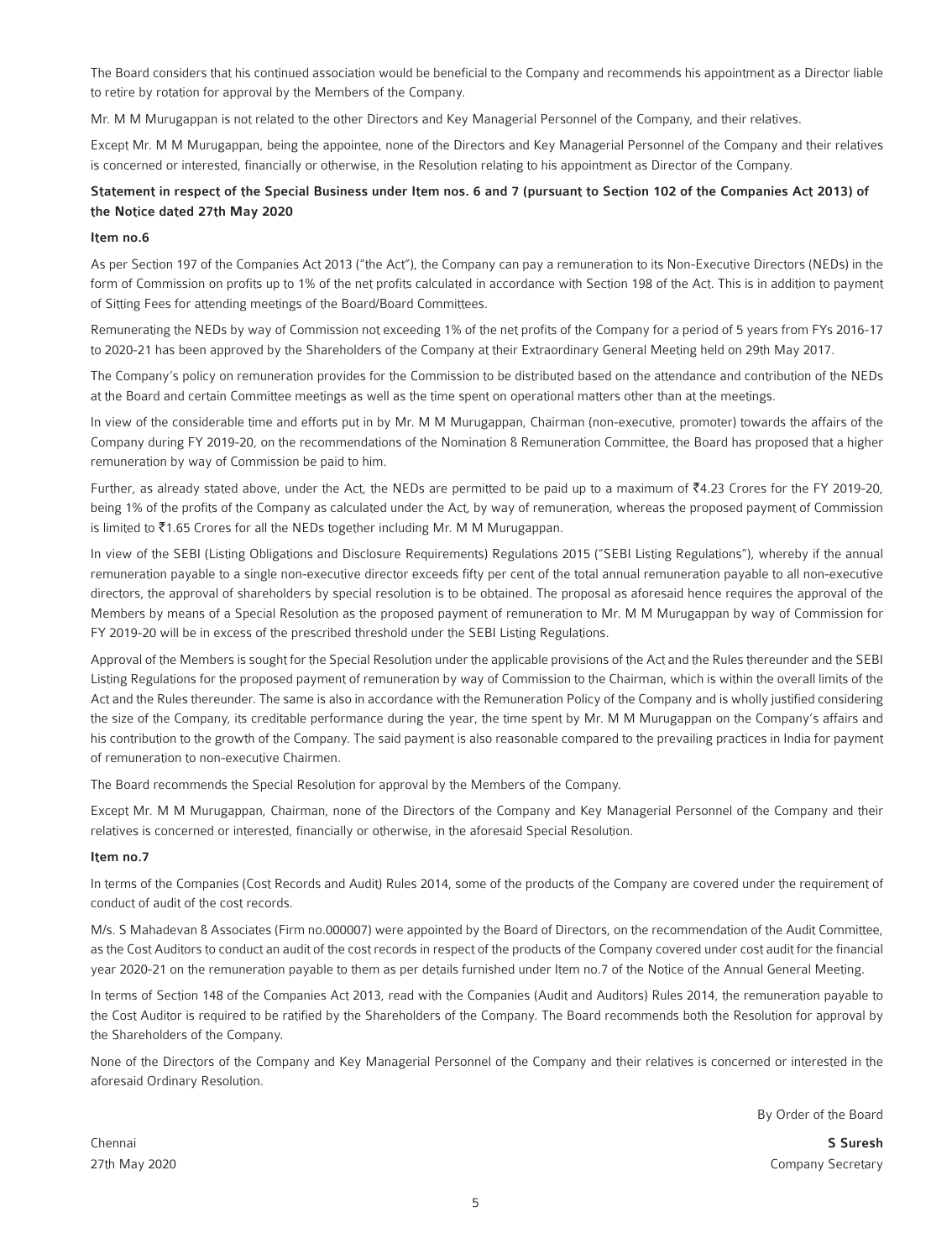## INSTRUCTIONS TO MEMBERS WITH REGARD TO REMOTE E-VOTING, ATTENDING AND E-VOTING AT THE TWELFTH ANNUAL GENERAL MEETING OF THE COMPANY HELD THROUGH VIDEO CONFERENCING ("VC")/OTHER PERMITTED AUDIO VISUAL MEANS ("OAVM") AS AN e-AGM

## A. ELECTRONIC VOTING – REMOTE E-VOTING INSTRUCTIONS

- I. In compliance with the provisions of Section 108 of the Companies Act 2013, Rule 20 of the Companies (Management and Administration) Rules 2014 as substituted by the Companies (Management and Administration) Amendment Rules 2015 ("Amended Rules 2015") and Regulation 44 of the Securities and Exchange Board of India (Listing Obligations and Disclosure Requirements) Regulations 2015 ("Regulations"), the Company is pleased to provide the Members the facility to exercise their right to vote on the resolutions proposed for consideration at the 12th Annual General Meeting ("12th AGM") by electronic means and the business may be transacted through e-voting services. The facility of casting the votes by the Members using an e-voting system from a place other than the venue of the AGM ("remote e-voting") is being provided by M/s. KFin Technologies Private Ltd [formerly, Karvy Fintech Private Ltd] ("KFintech").
- II. Mr. R Sridharan of M/s. R Sridharan & Associates, Company Secretaries will act as the Scrutiniser to scrutinise the e-voting process in a fair and transparent manner.
- III. The remote e-voting period commences on Sunday, 19th July 2020 (9.00 a.m. Indian Standard Time) and ends on Wednesday, 22nd July 2020 (5.00 p.m. Indian Standard Time). During this period, Members of the Company, holding shares either in physical form or in dematerialised form, as on the cut-off date of 17th July 2020, may cast their vote electronically. The remote e-voting module shall be disabled by KFintech for voting thereafter. Once the vote on a resolution is cast by the Member, the Member shall not be allowed to change it subsequently.
- IV. The process and manner for remote e-voting are as under:
	- i) Open your web browser during the voting period and navigate to https://evoting.karvy.com/
	- ii) Enter the login credentials (i.e. User ID and password). In case of physical folio, User ID will be the EVEN number followed by folio number. In case of Demat account, User ID will be your DP ID and Client ID. However, if you are already registered with KFintech for e-voting, you can use your existing User ID and password for casting your vote.
	- iii) After entering these details appropriately, click on "LOGIN".
	- iv) You will now reach password change menu wherein you are required to mandatorily change your password. The new password shall comprise of minimum 8 characters with at least one upper case (A-Z), one lower case (a-z), one numeric value (0-9) and a special character ( $@$ ,#,\$, etc.). The system will prompt you to change your password and update your contact details like mobile number, e-mail ID etc., on first login. You may also enter a secret question and answer of your choice to retrieve your password in case you forget it. It is strongly recommended that you do not share your password with any other person and that you take utmost care to keep your password confidential.
	- v) You need to login again with the new credentials.
	- vi) On successful login, the system will prompt you to select the e-voting event.
	- vii) Select the EVENT of Tube Investments of India Limited and click on "SUBMIT".
	- viii) Now you are ready for e-voting as "Cast Vote" page opens.
	- ix) On the voting page, enter the number of shares (which represents the number of votes) as on the Cut-off Date under "FOR/ AGAINST" or alternatively, you may partially enter any number in "FOR" and partially "AGAINST" but the total number in "FOR/ AGAINST" taken together not exceeding your total shareholding as mentioned herein above. You may also choose the option "ABSTAIN". If the shareholder does not indicate either "FOR" or "AGAINST" it will be treated as "ABSTAIN" and the shares held will not be counted under either head.
	- x) Shareholders holding multiple folios/demat accounts shall choose the voting process separately for each folio/demat accounts.
	- xi) Voting has to be done for each item of the Notice separately. In case you do not desire to cast your vote on any specific item, it will be treated as abstained.
	- xii) You may then cast your vote by selecting an appropriate option and click on "SUBMIT".
	- xiii) A confirmation box will be displayed. Click "OK" to confirm, else "CANCEL" to modify. Once you have voted on the resolution, you will not be allowed to modify your vote. During the voting period, Members can login any number of times till they have voted on the modify your vote. During the voting period, Members can login any number of times till they have voted on the resolution(s).
	- xiv) Corporate/Institutional Members (i.e. other than Individuals, HUF, NRI etc.) are also required to send scanned certified true copy of representative(s), to the Scrutiniser at e-mail rsaevoting@gmail.com with a copy marked to evoting@kfintech.com. The scanned image of the above mentioned documents should be in the naming format "TII - 12th AGM".

#### Other instructions related to remote e-voting:

i) In case of any queries, you may refer Help & FAQ section of https://evoting.kfintech.com (KFintech website) or call KFintech on 040-67162222 & Toll-free No.1-800-3454-001.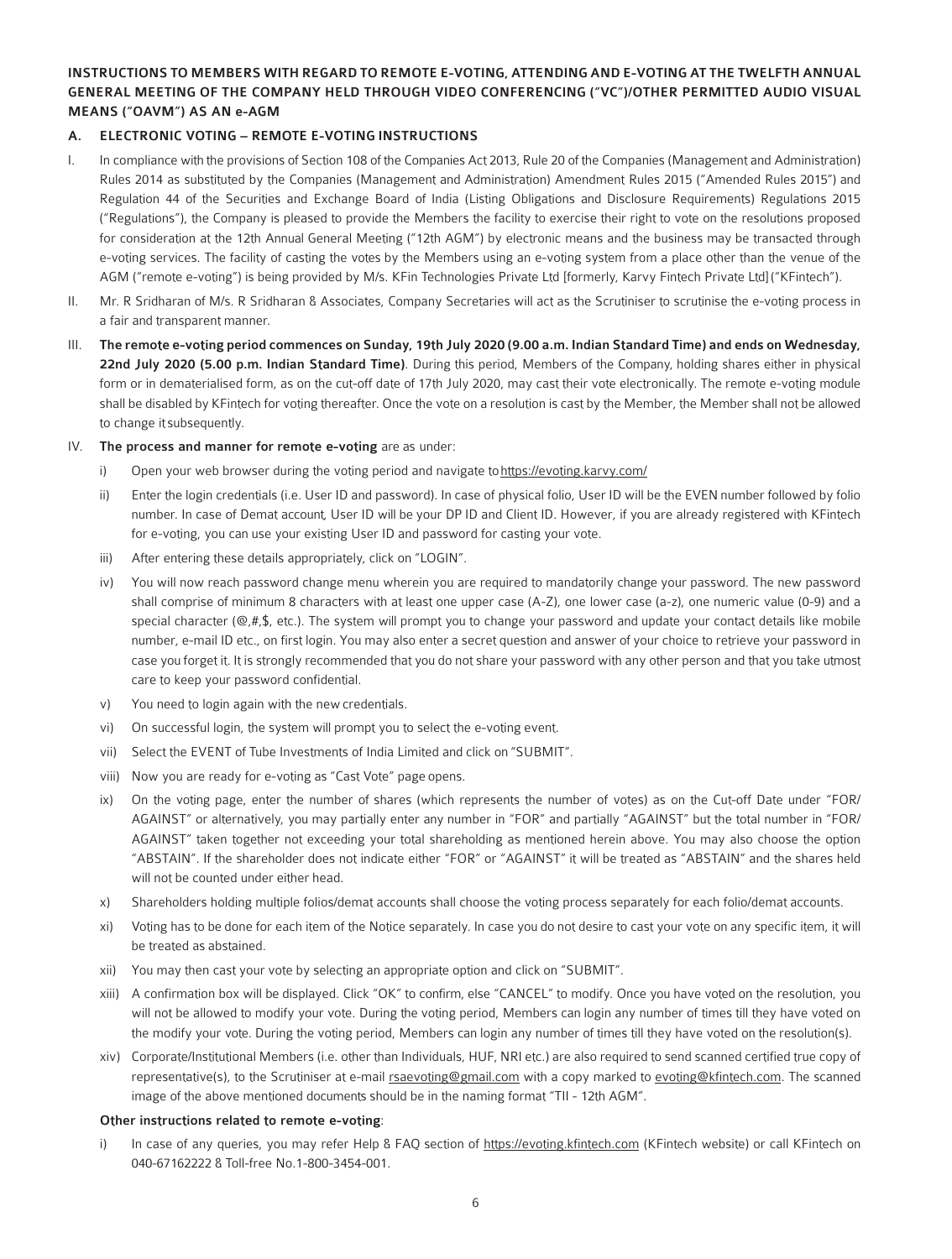- ii) You can also update your mobile number and e-mail id in the user profile details of the folio which may be used for sending future communication(s).
- iii) The voting rights of Members shall be in proportion to their shares of the paid-up equity share capital of the Company as on the cutoff date viz., 17th July 2020. However, a person who is not a Member as on the cut-off date should treat this Notice for information purpose only. The remote e-voting will not be allowed beyond the aforesaid date and time and the e-voting module shall be disabled by KFintech upon expiry of the aforesaid period. Once the vote on a resolution is cast by the Member, he will not be allowed to change it subsequently or cast the vote again.
- iv) Any person who acquires shares of the Company and becomes a Member of the Company after serving of the Notice to the shareholders and holding shares as on the cut-off date of 17th July 2020, may obtain the login ID and password by sending a request at einward.ris@kfintech.com However, if you are already registered with KFintech for remote e-voting then you can use your existing user ID and password for casting your vote. If you forget your password, you can reset your password by using "Forgot user details/Password" option available on https://evoting.karvy.com
- v) Since the Company is required to provide the Members the facility to cast their vote by electronic means, shareholders of the Company, holding shares either in physical form or in dematerialised form, as on the cut-off date and who have not cast their votes by remote e-voting, may cast their votes during the e-AGM. Facility will be available during the e-AGM (please see details in Section C below).
- vi) Members who have cast their votes through remote e-voting may also attend the e-AGM. However, those Members are not entitled to cast their vote again in the e-AGM.
- vii) A Member can opt for only one mode of voting i.e. either through remote e-voting or voting at the e-AGM. Thus, voting facility at the e-AGM shall be used only by those who have not exercised their right to vote through remote e-voting.
- viii) The Scrutinizer shall, immediately after the conclusion of voting at the AGM, first count the votes cast during the AGM, thereafter unblock the votes cast through remote e-voting and make, not later than 48 hours of conclusion of the AGM, a consolidated Scrutinizer's Report of the total votes cast in favour or against, if any, to the Chairman or a person authorised by him in writing, who shall countersign the same and declare the result of the voting forthwith.
- ix) The results of voting declared along with the Scrutinizer's Report shall be placed on the Company's website www.tiindia.com and on the website of KFintech immediately after the declaration of result by the Chairman or a person authorised by him in writing. The results shall also be immediately forwarded to the Stock Exchange(s).

## B. INSTRUCTIONS FOR THE MEMBERS ATTENDING THE 12TH AGM THROUGH VC/OAVM

- I. The Company has appointed M/s KFin Technologies Private Limited to provide Video Conferencing facility for conduct of the 12th AGM as an e-AGM (referred herein as "e-AGM") and the attendant enablers for conduct of the e-AGM.
- II. Pursuant to the provisions of the circulars of AMC on the VC/OAVM:
	- (a) Members can attend the e-AGM through log in credentials provided to them to connect to the Video Conference. Physical attendance of the Members at a common Meeting venue is not required nor available for the e-AGM.
	- (b) Appointment of proxy to attend and cast vote on behalf of the Member is not available for the e-AGM.
	- (c) Body Corporates are entitled to appoint authorised representatives to attend the e-AGM through VC/OAVM and participate thereat and cast their votes through e-voting.
- III. The Members can join the e-AGM 15 minutes before and after the scheduled time of the commencement of the e-AGM by logging into https://emeetings.kfintech.com and clicking on the "Video Conference" icon. MEMBERS CAN USE THE SAME CREDENTIALS VIZ., USER ID AND PASSWORD FOR ACCESSING THE E-VOTING WEBSITE (https://evoting.karvy.com) AS WELL AS THE E-AGM VC WEBSITE (https://emeetings.kfintech.com). The link for e-AGM will be available in Shareholders/Members login where the EVENT and the name of the Company can be selected.
- IV. Members are encouraged to participate in the e-AGM through laptops or desktops with Google Chrome for better experience. Members are also required to allow camera, if any, and use internet with good speed to avoid any disturbance during the meeting. Members may further note that connecting from mobile devices or tablets or through laptops connecting via mobile hotspot may face audio/video loss due to fluctuations in their respective networks. It is therefore recommended to use a stable wi-fi or LAN connection to avoid such issues.
- V. Please note:
	- (a) Up to 1,000 Members of the Company will be able to join on a "first in first out" basis to the e-AGM through VC/OAVM.
	- (b) No restrictions on account of "first in first out" entry into e-AGM in respect of large Shareholders (Shareholders holding 2% or more shareholding), Promoters, Institutional Investors, Directors, Key Managerial Personnel, the Chairpersons of the Audit Committee, Nomination & Remuneration Committee and Stakeholders Relationship Committee, Auditors etc.
	- (c) The attendance of the Members (Members logins) attending the e-AGM will be counted for the purpose of reckoning the quorum under Section 103 of the Companies Act 2013.